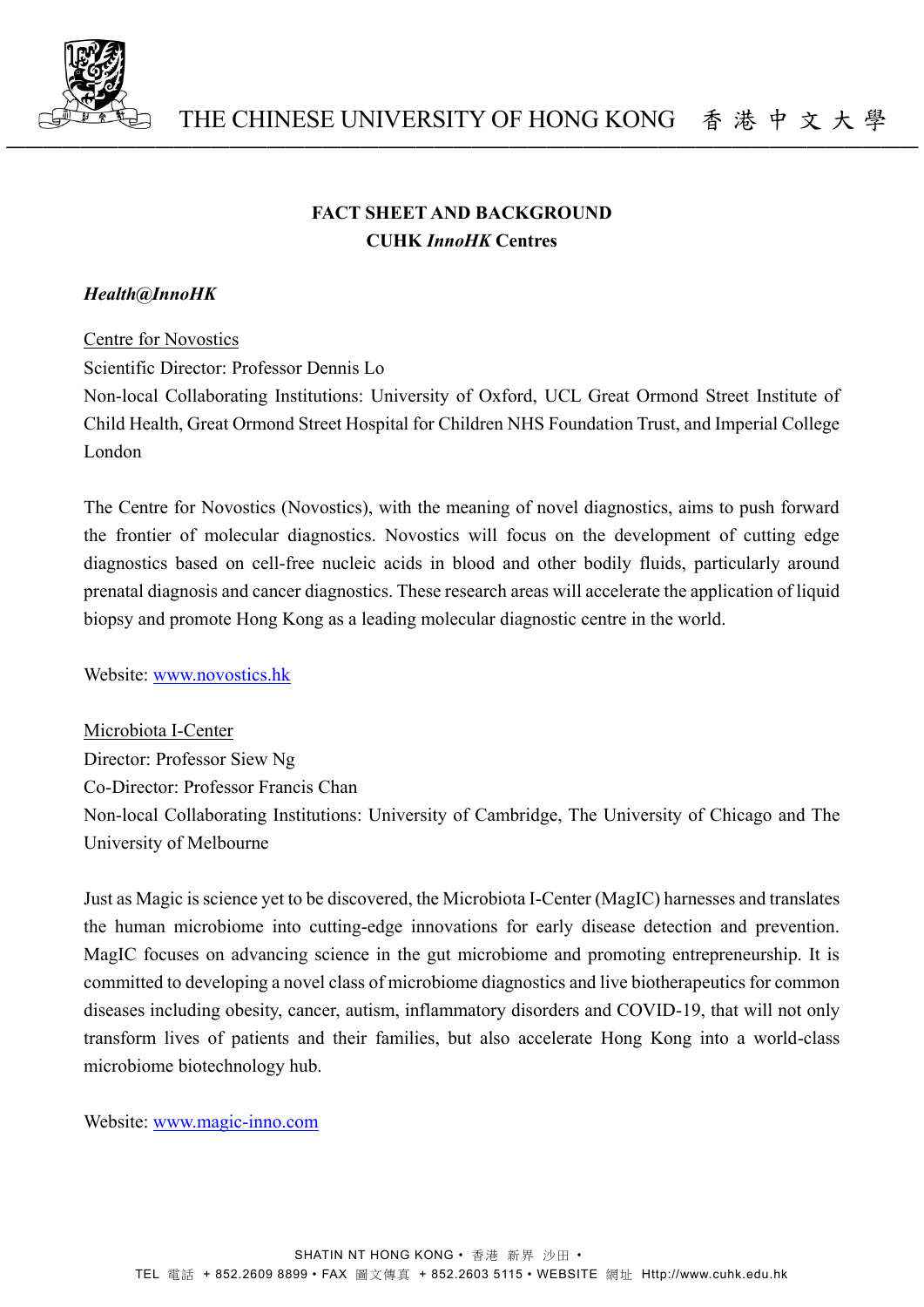Center for Neuromusculoskeletal Restorative Medicine (CNRM) Director: Professor Patrick Yung Co-Director: Professor Woody Chan Non-local Collaborating Institution: Karolinska Institutet

The Center for Neuromusculoskeletal Restorative Medicine (CNRM) is a multi-disciplinary, international consortium devoted to the application of convergent principles and technologies of biomedical science and engineering to restore structure and function to neuromusculoskeletal tissues and organsinjured, diseased and degenerated due to aging or trauma, for the maintenance of mobility and enhancement of quality of life through biomedical research and development.

The CNRM combines the talents and expertise in stem cells, biomaterials, 3D bioprinting, tissue engineering, and personalized and translational medicine from The Chinese University of Hong Kong (CUHK) and the Karolinska Institutet (KI). FiveResearch Programs will be pursued: (1) *Stem Cells and Cell-Based Therapies*; (2) *Tissue Engineering and 3D Microtissue Modeling*; (3) *Cellular and Molecular Mechanisms; (4) Preclinical and Clinical Translation; and* (5) *Enabling Technologies,* each consisting of research projects led by investigators from multiple disciplines. The CNRM will build on the infrastructural research capabilities and facilities of CUHK and the research set-up of the KI Hong Kong Ming Wai Lau Centre for Reparative Medicine located at the HKSTP. In addition, talent development at the CNRM will be promoted and enhanced by partnering with the relevant academic education and training programs at CUHK. A rigorous and progressive transition and commercialization as well as industrial partnerships and patient advocacy will be pursued for efficient and effective evaluation and translation of the therapeutic agents, procedures, and technologies derived from CNRM research activities.

## *AIR@InnoHK*

Hong Kong Centre for Logistics Robotics (HKCLR) Director: Professor Yunhui Liu Co-director: Professor Masayoshi Tomizuka Non-local Collaborating Institution: University of California, Berkeley

The Hong Kong Centre for Logistics Robotics (HKCLR) was established with research contributions from the University of California, Berkeley (UC Berkeley). The Centre focuses on the research and development (R&D) of robotics and artificial intelligence (AI) technologies for future workplaces as well as innovative solutions to the pressing problems in the logistics industry. In particular, it aims to advance robot intelligence in terms of smart perception, smart interactions, smart manipulation; and smart moving.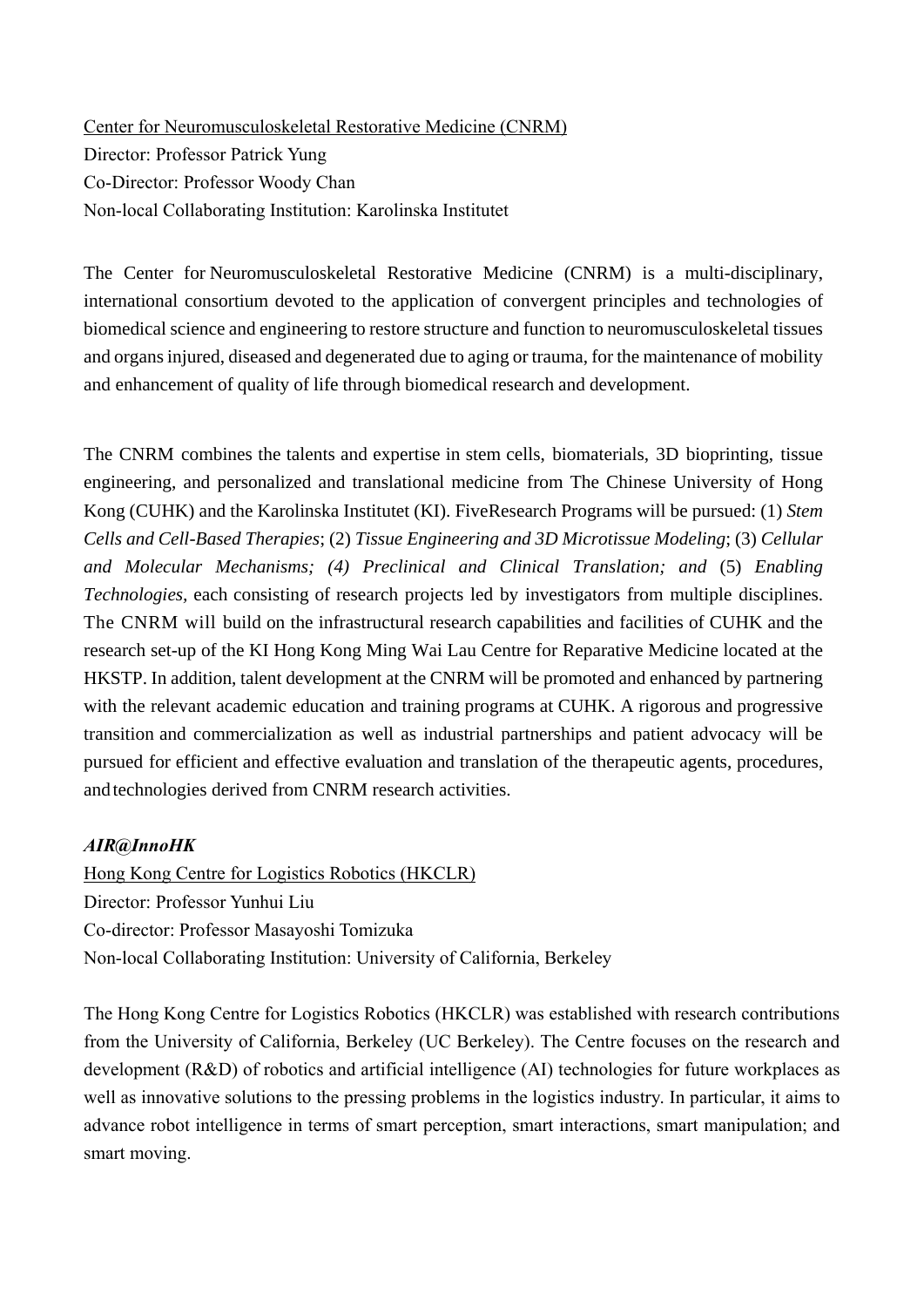The research team is composed of distinguished professors from CUHK and UC Berkeley, and accomplished Ph.D. degree holders across world-leading universities. The Centre is dedicated to pursuing innovative breakthroughs in ready-for-use robotics and AI technologies via close collaboration with academic and industrial stakeholders throughout Hong Kong, the Greater Bay Area (GBA), and mainland China. It is expected that the Centre will foster the leading role of the local logistics industry in the GBA and mainland China, meanwhile enhancing its competitive edge in the global arena.

Website: [http://hkclr.hk/](https://apc01.safelinks.protection.outlook.com/?url=http%3A%2F%2Fhkclr.hk%2F&data=04%7C01%7Cek%40hkclr.hk%7Ca3b12745304241dd946108d99f3dfedf%7C76b53d4142f94c459ce3e480eb8ebf53%7C1%7C0%7C637715911053938144%7CUnknown%7CTWFpbGZsb3d8eyJWIjoiMC4wLjAwMDAiLCJQIjoiV2luMzIiLCJBTiI6Ik1haWwiLCJXVCI6Mn0%3D%7C1000&sdata=%2F1VGAEh7f1rctEpVGQ4z5MxaeErND%2BCvYACvTaCBhqI%3D&reserved=0)

# Multi-Scale Medical Robotics Center (MRC)

Directors: Professor Philip Chiu and Professor Samuel Au

Non-local Collaborating Institutions: ETH Zurich, Imperial College London, and Johns Hopkins University

The Multi-Scale Medical Robotics Center (MRC) laboratory is positioned to enable translational research on and productisation of novel surgical robotic technologies, through the R&D programmes of Endoluminal Multiscale Robotic Platforms for Diagnostics and Therapeutics, Magnetic-guided Endoluminal Robotic Platform, and Imaged-Guided Robotics Intervention. The Hybrid Operating Room of the MRC Lab, equipped with MRI and Robotic-Assisted C-Arm X-ray Imaging System (Artis Zeego) machines, enables real-time, intra-operational medical imaging during surgical robotics interventions R&D, which is a one-of-its-kind facility in Asia that is fully dedicated to R&D and preclinical evaluations of new surgical robots and medical devices via live animal and cadaveric studies.

MRC is well connected with industry, and serves as a synergistic platform for clinicians, engineers, and researchers from local and overseas top-rank universities to contribute their efforts through transdisciplinary collaborations, to enable the acceleration of new IP generations, pre-clinical evaluations and the commercialisation of novel surgical robots, and to ultimately benefit patients and communities worldwide.

Website: [www.mrc-cuhk.com](http://www.mrc-cuhk.com/)

Centre for Perceptual and Interactive Intelligence (CPII)

Director: Professor Helen Meng

Non-local Collaborating Institutions: Massachusetts Institute of Technology and The University of Manchester

Since its inception, the Centre for Perceptual and Interactive Intelligence's (CPII) mission has been to